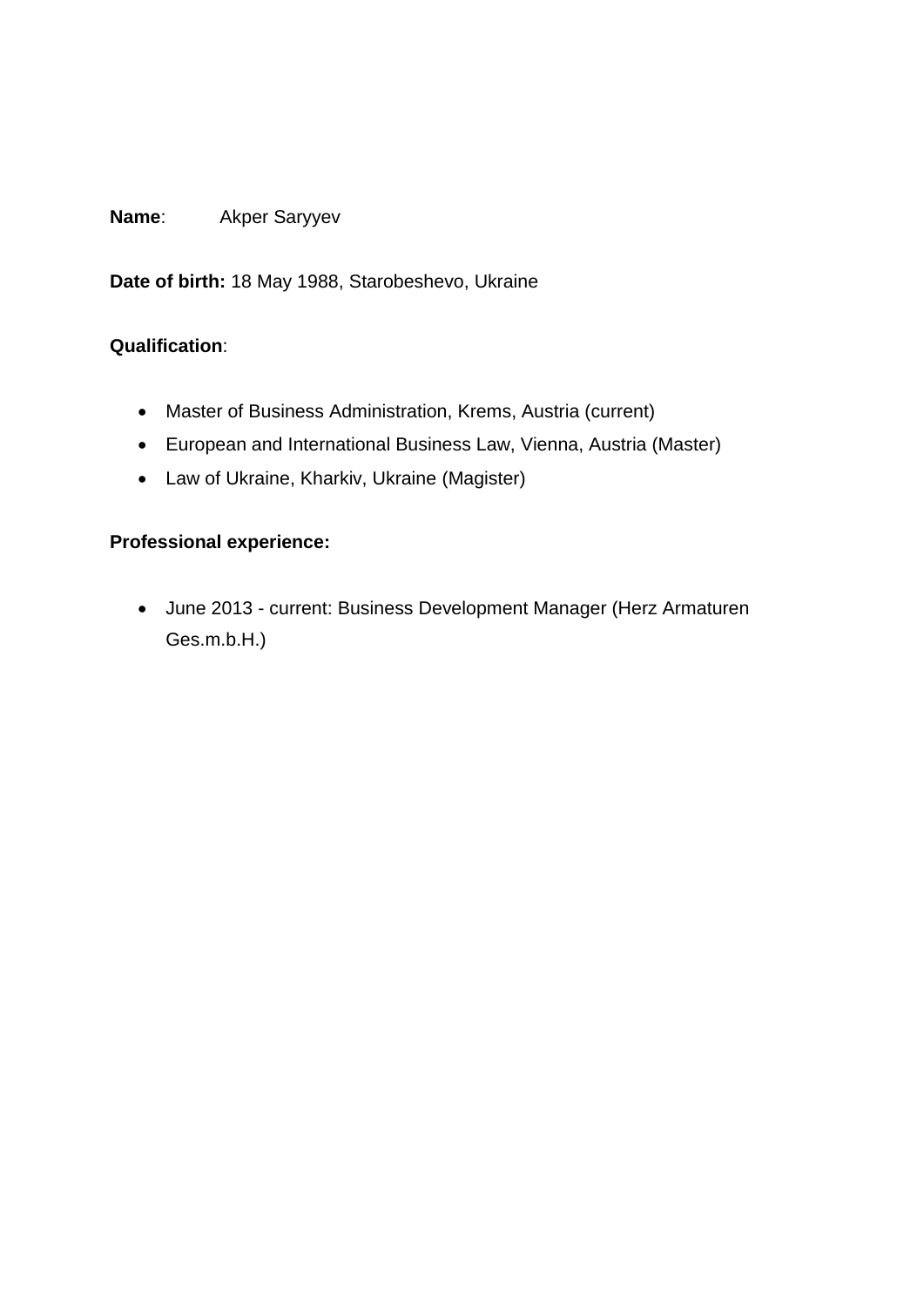### CV

## GENERAL INFORMATION

| Title:                      | Mr.                         |
|-----------------------------|-----------------------------|
| <b>First Name:</b>          | Damir                       |
| Surname:                    | Rutar                       |
| <b>Residential Address:</b> | Na Hribih 3                 |
|                             | Tolmin 5220                 |
|                             | Slovenia                    |
|                             |                             |
| Date of Birth:              | 10.09.1974                  |
| <b>Marital Status:</b>      | single                      |
|                             |                             |
|                             |                             |
| Languages:                  | English, Italian, Croatian, |
|                             | Slovenian                   |

### EDUCATION

| ■ Year of completion: | 1998                          |
|-----------------------|-------------------------------|
| ■ Educational level:  | Secondary school of Electric  |
| ■ School/College:     | Electro school of Nova Gorica |

### EDUCATION IN PROGRES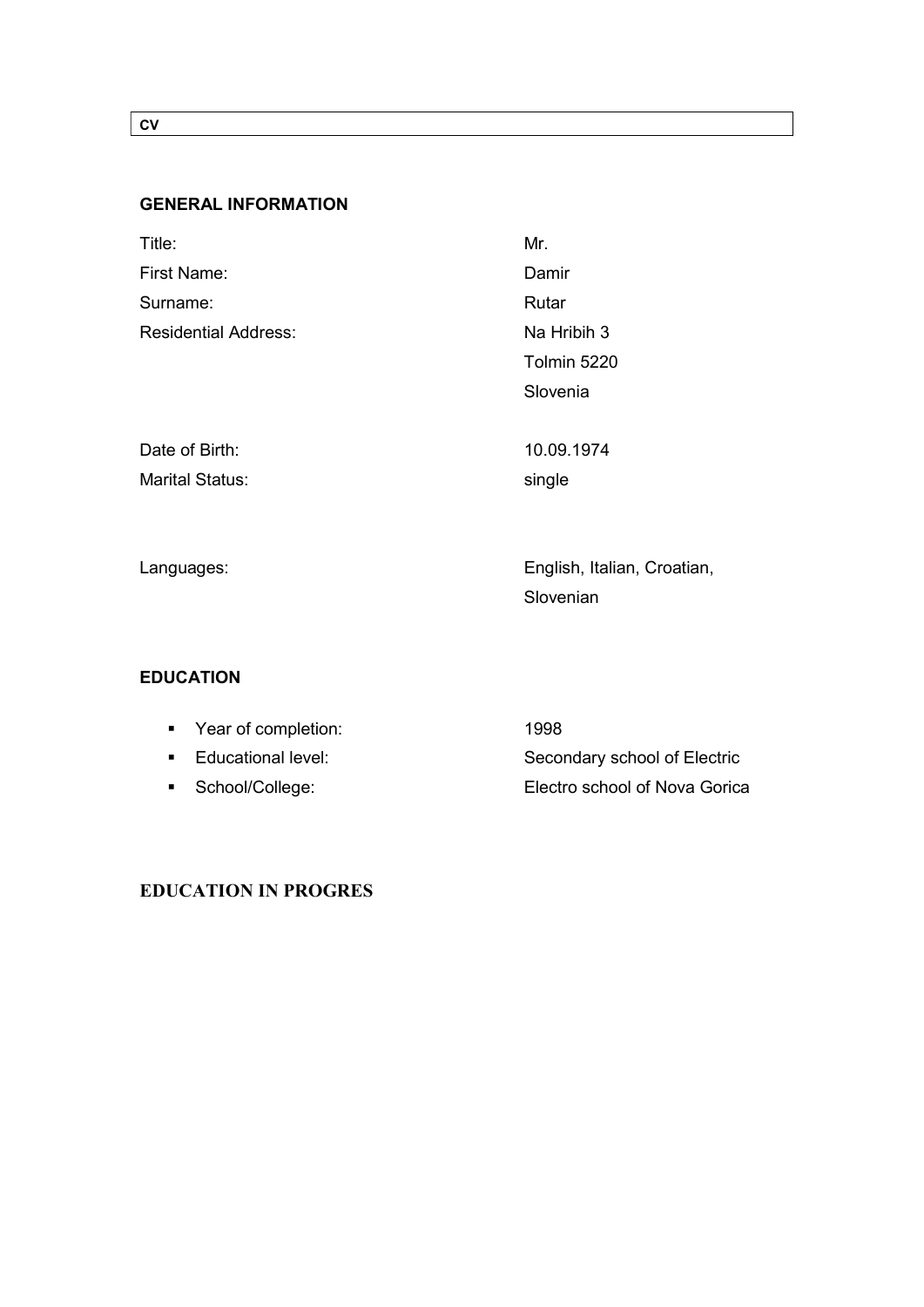### WORK EXPERIENCE

- 
- 
- 
- 

### Period: 2002 - 2005

- 
- 
- 

# Period: 1999 - 2002

• Organization: Ministry of finance Position: Custom officer Duties: custom protocols

 Organisation: Hidria corporation ( Rotomatika ) Position: Quality manager for die casting Duties: Duties: Implementation of :

o Quality standers ISO TS 16949

o Six sigma basic principals Quality costs optimization Quality clams PAPA for new products FMEA analyze Process stability and reproductively

- 
- 
- Position: CEO
- Duties: Contract the Profit and lost results

### Period: 2005 – 2009

Organization: TCG UNITECH Lth-ol d.o.o.

Process monitoring PDCA

Investments

Process optimization

**Standardization** 

Implementation of LEAN concept

- o 5S concept
- o SMED
- o TPM

Quality system and audit results Monitoring of KPI Transfer of products from different

locations to Croatia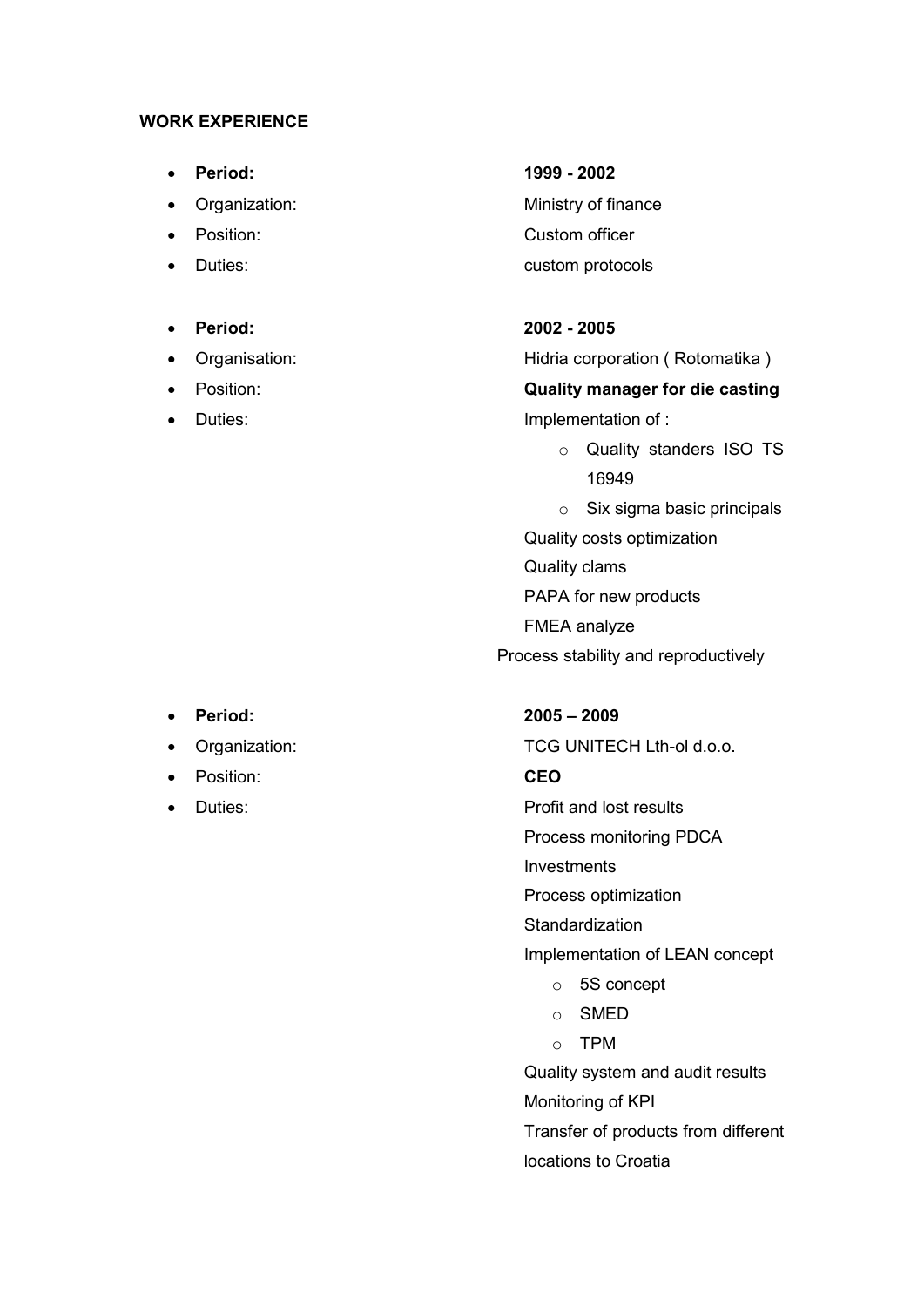- Period: 2009-2012
- Organization: **Intra Lighting d.o.o.**
- 
- 

• Position: Subsidiary manager Duties: Sales results Commercial strategy for Croatia and Serbia . Monitoring

- Period: 2013-2014
- 
- 
- 
- Period: 2014-
- Organization: Herz d.d.
- Position: CEO
- 

 Organization: Dalekovod d.d. Zagreb • Position: **Advisor to the CEO**  Duties: Lin Management , Sales Commercial strategy, Monitoring

• Duties: Contract the Profit and lost results

Process monitoring PDCA

Investments

Process optimization

**Standardization** 

Implementation of LEAN concept

- o 5S concept
- o SMED
- o TPM

Quality system and audit results Monitoring of KPI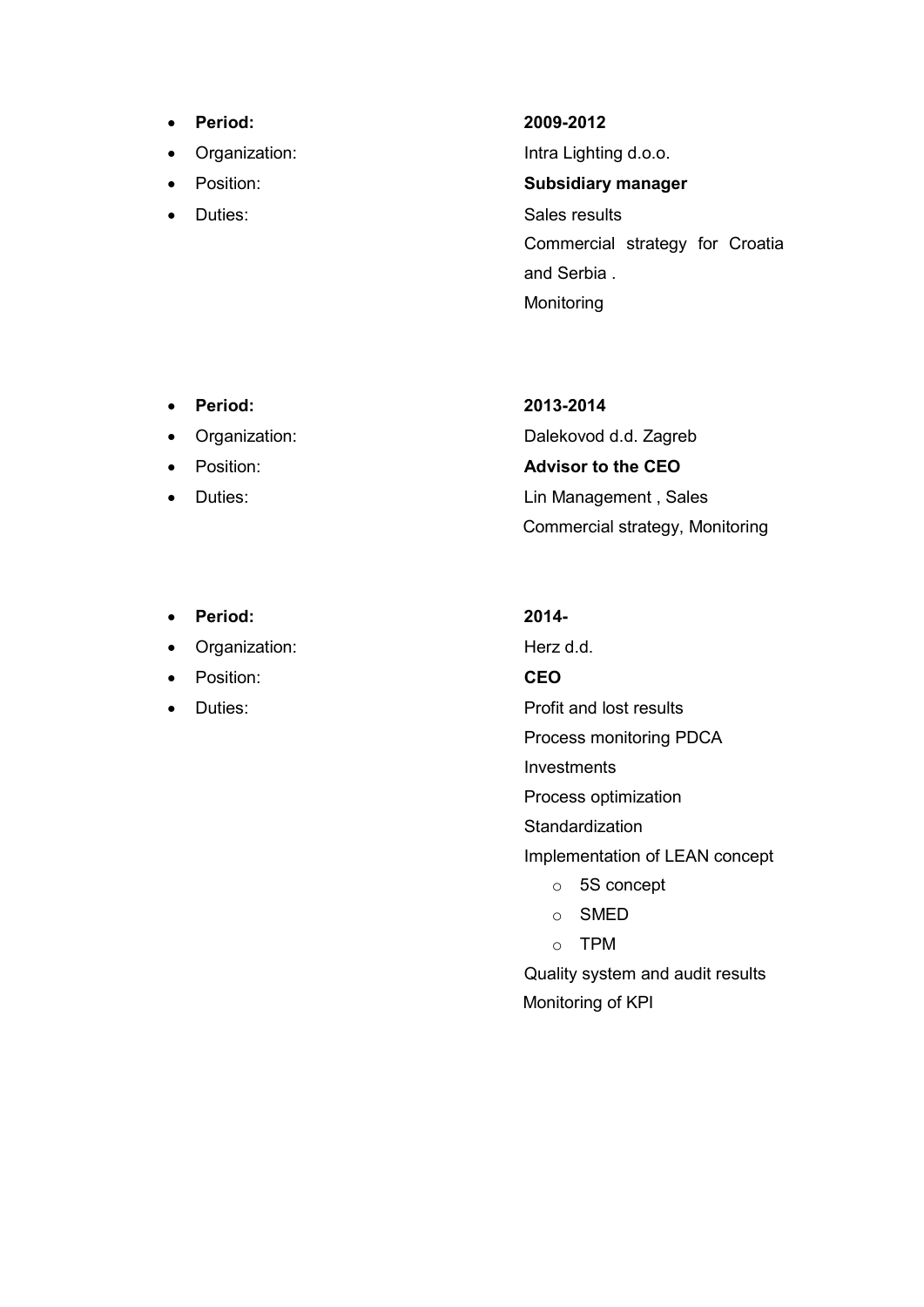### **Name**: Matthias Haider

**Date of birth:** 28 January 1977, Amstetten, Austria

### **Qualification**:

- Master of International Business Administration, University of Vienna
- Certified Tax Advisor, Austria
- Certified Auditor, Austria

### **Professional experience:**

- since 2015: CFO, Herz Group
- 2012-2015: Senior Finance Business Partner, Pfizer Austria
- 2009-2012: Audit Senior Manager, Deloitte Salzburg, Austria
- 2007-2009: Audit Senior, Deloitte Vancouver, Canada
- 2004-2007: Senior Assistant Deloitte Vienna, Austria
- 2002-2004: GL Accountant, Michelin Manchester, UK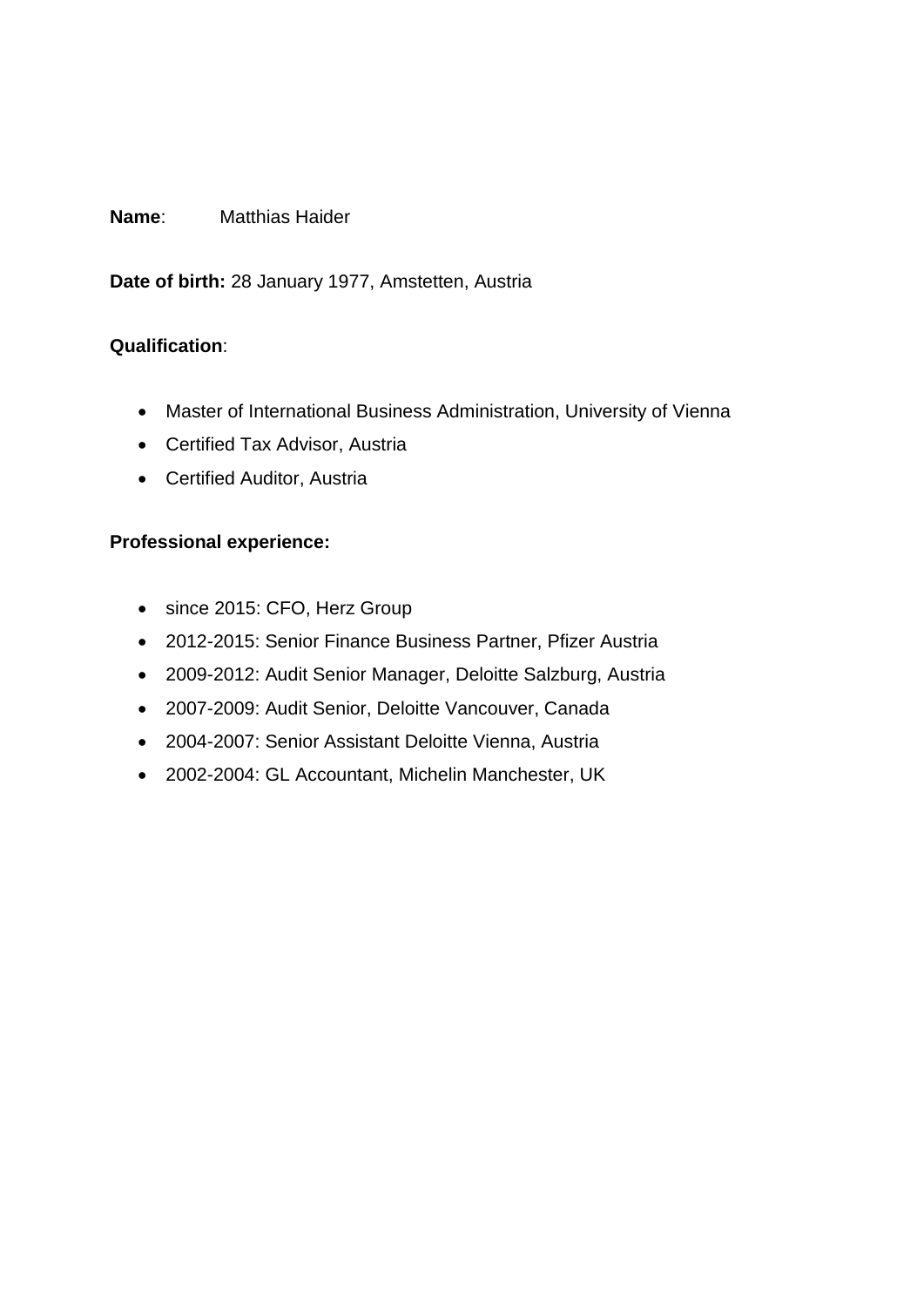**Name**: Walter Simmel

**Date of birth:** 28 May 1962, Vienna, Austria

### **Qualification**:

Certified Tool site engineer

### **Professional experience:**

- since 1977: HERZ Group
- since 1986: Technician E&D
- since 2005: Head of Tool engineering
- 2010-2012: General Manager, KEMETEC GmbH, Austria
- 2010-2016: Member of the Board of Director´s of Armatura SA